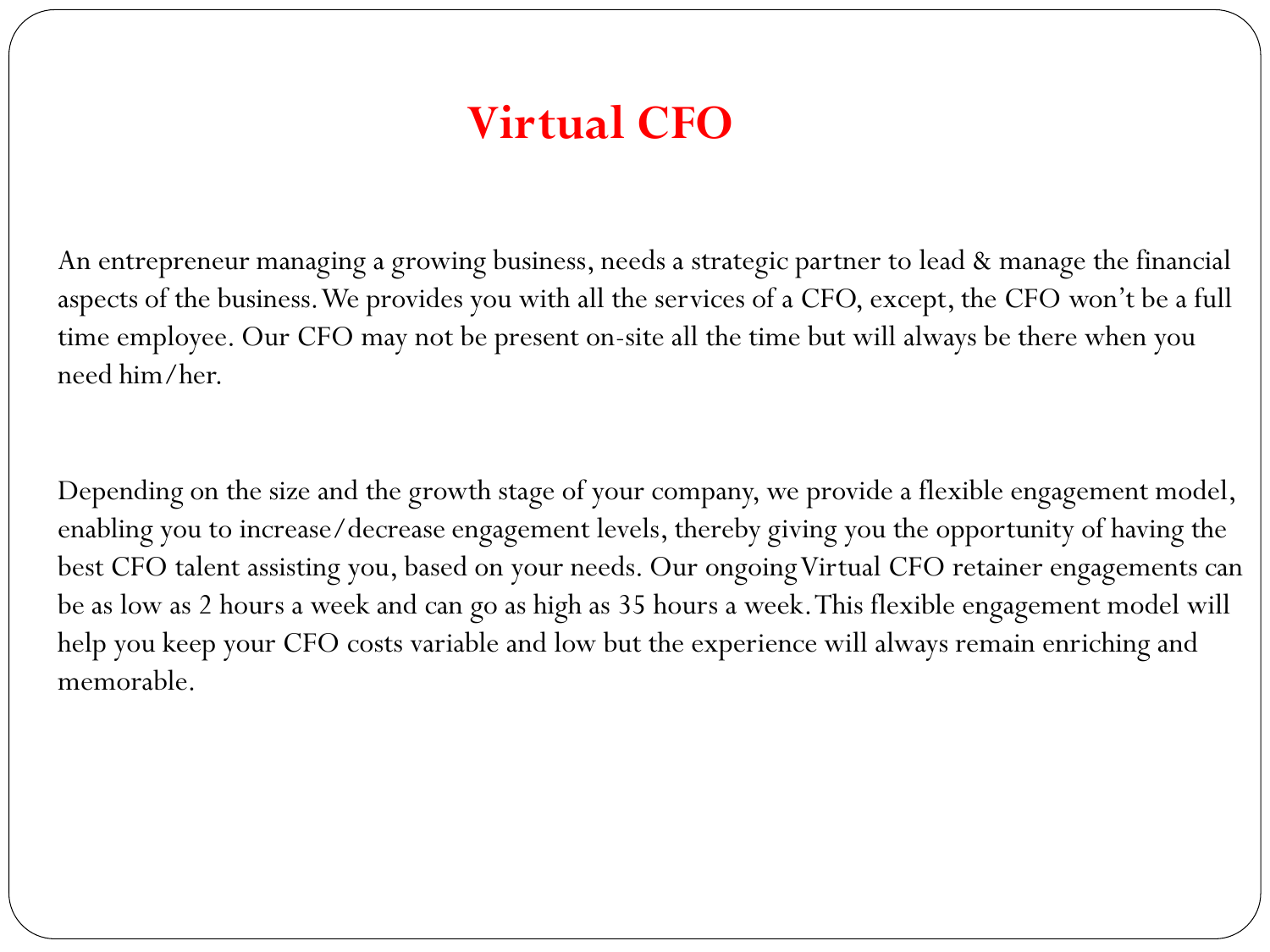### **OPERATIONAL SUPPORT**

## **Ongoing Financial Reporting**

Periodic reports give you an overview of your company's overall performance. With the help of the detailed MIS and financial dashboards that is provided by us on a monthly basis enables you to identify your company's strengths and weaknesses. You are also able to spot any errors and avoid a potential crisis well in advance. Since these reports reflect your business's revenue and expenses in actuality, it helps the business grow in the right direction.

#### **Month End Closes**

Month end closing can be a tedious process since you would be evaluating the entire company's financial records for that month and would be making sure that you have not missed out on anything. If any transaction has not been recorded then adjustments have to be made. This can be excruciatingly time consuming which is why you could fast track your month-end close process with assistance from We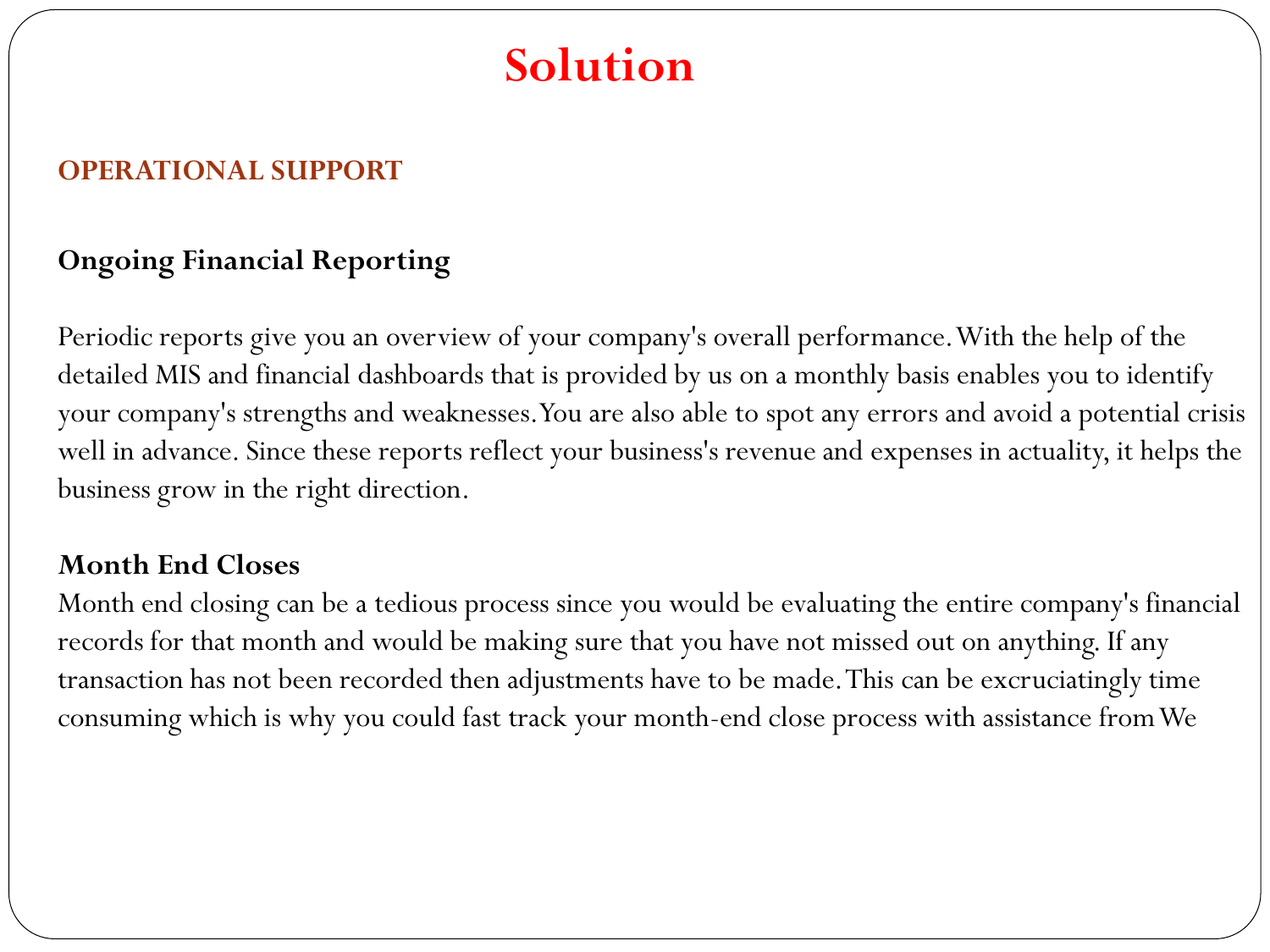### **OPERATIONAL SUPPORT**

### **Board and Management Reporting**

We can't stress enough the importance of systematic and efficient management reporting. These reports that are generated helps your team take the right business decisions, helps boost your business's performance and enables good governance! Not only that but it also helps improve investor confidence. Our team of experts can help analyse and generate in depth reports for your business.

### **Audit Preparation**

If you are suddenly faced with multiple audits - be it bank audit, HO audit, tax audit, transaction audit, etc.; leverage on Our strength to successfully complete this quickly.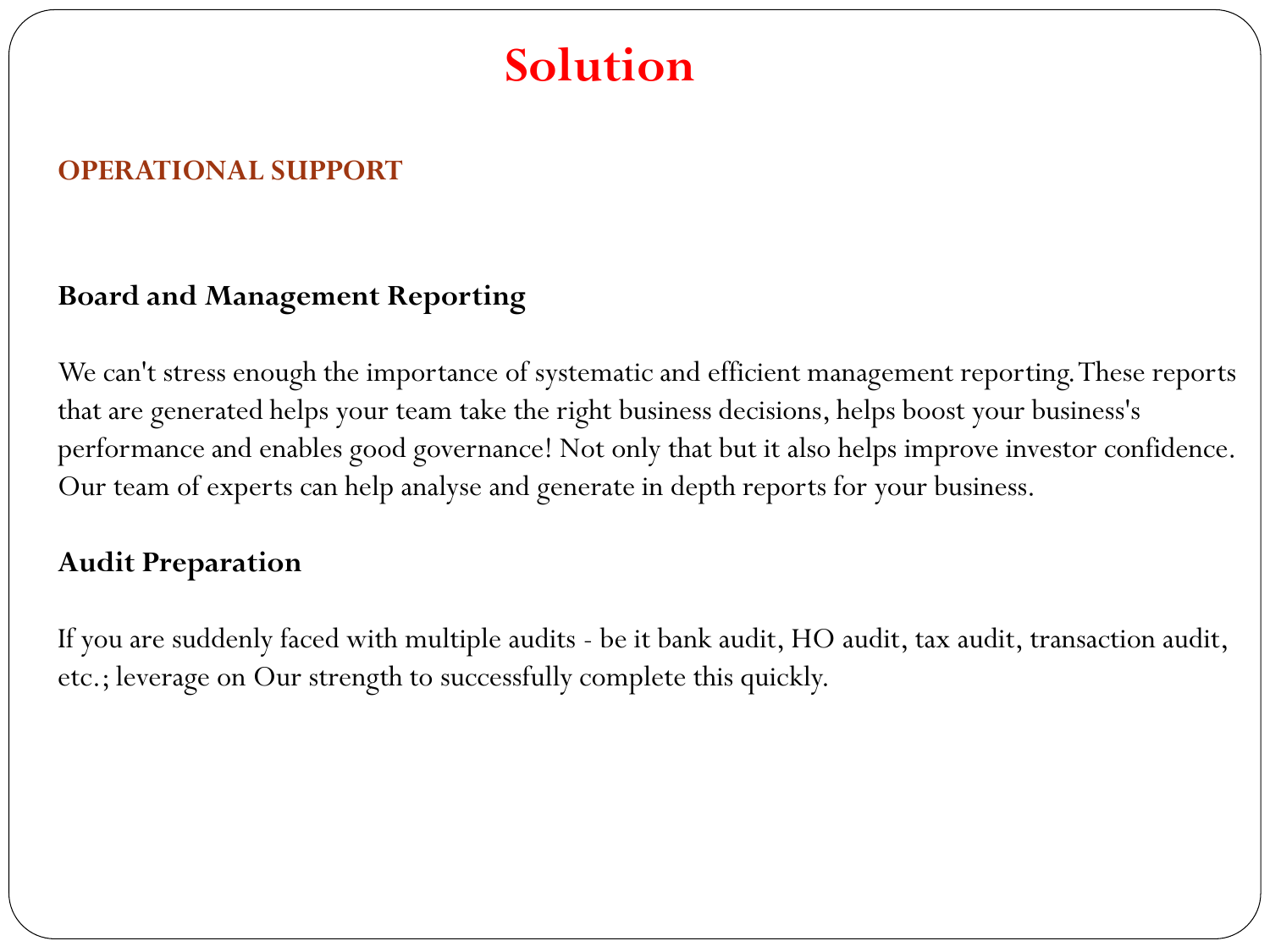### **HEALTH CHECK SERVICES**

We provides assistance to entrepreneurs and growth companies that are looking at accomplishing various accounting requirements, with quick turnaround, at competitive costs. Some of the key accounting services that we provide are:

## **Accounting Health-check**

The purpose of this assessment is to check key accounting & reporting areas and give recommendations from a CFO's perspective to strengthen your finance & accounting function. Our CFO's use a proprietary comprehensive checklist and undertake detailed interaction with you, your accounting team, your auditors, your tax consultants and basis that we provide you with an executive summary of findings and areas to strengthen to take your company to the next level. Post the healthcheck, based on specific requirements, we even assist companies with drawing various policies & implementation of various suggestions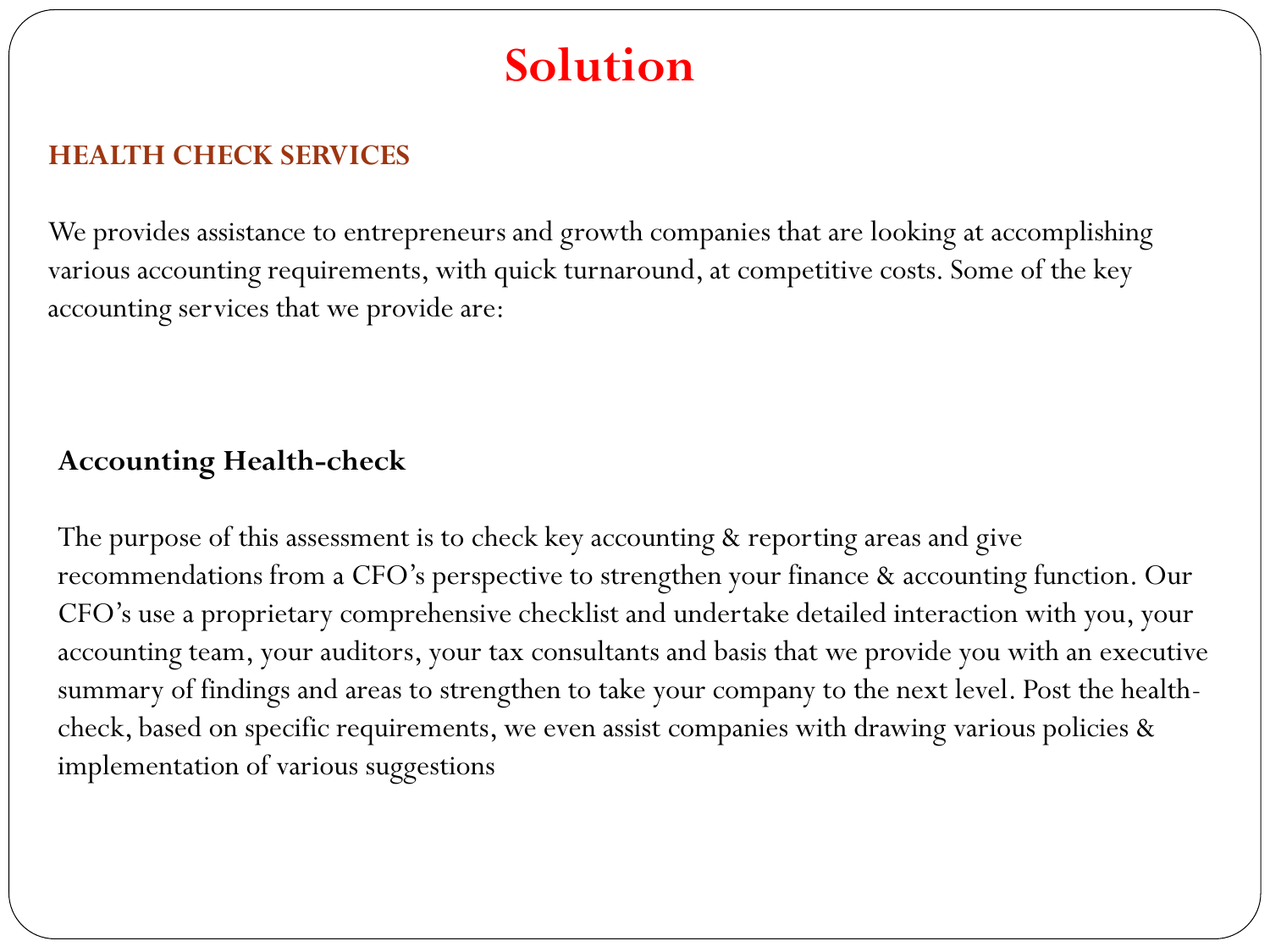#### **HEALTH CHECK SERVICES**

#### **Accounting Policies & Procedures**

Strong accounting policies and procedures are widely recognized as the most important requirement for sound internal controls for a business. We help our clients formulate & implement finance & accounting policies and procedures to improve internal controls, reporting and general management of the company.

### **Internal Controls & Setup Accounting Department**

Implementing finance & accounting internal controls for a business is not an easy task. We not only advise growth companies with practical & important controls required, but also assist them with setting-up & implementing these. We closely work with the company in customizing various controls, based on size and stage of the company, to ensure its effectiveness keeping in mind various constraints the company may have.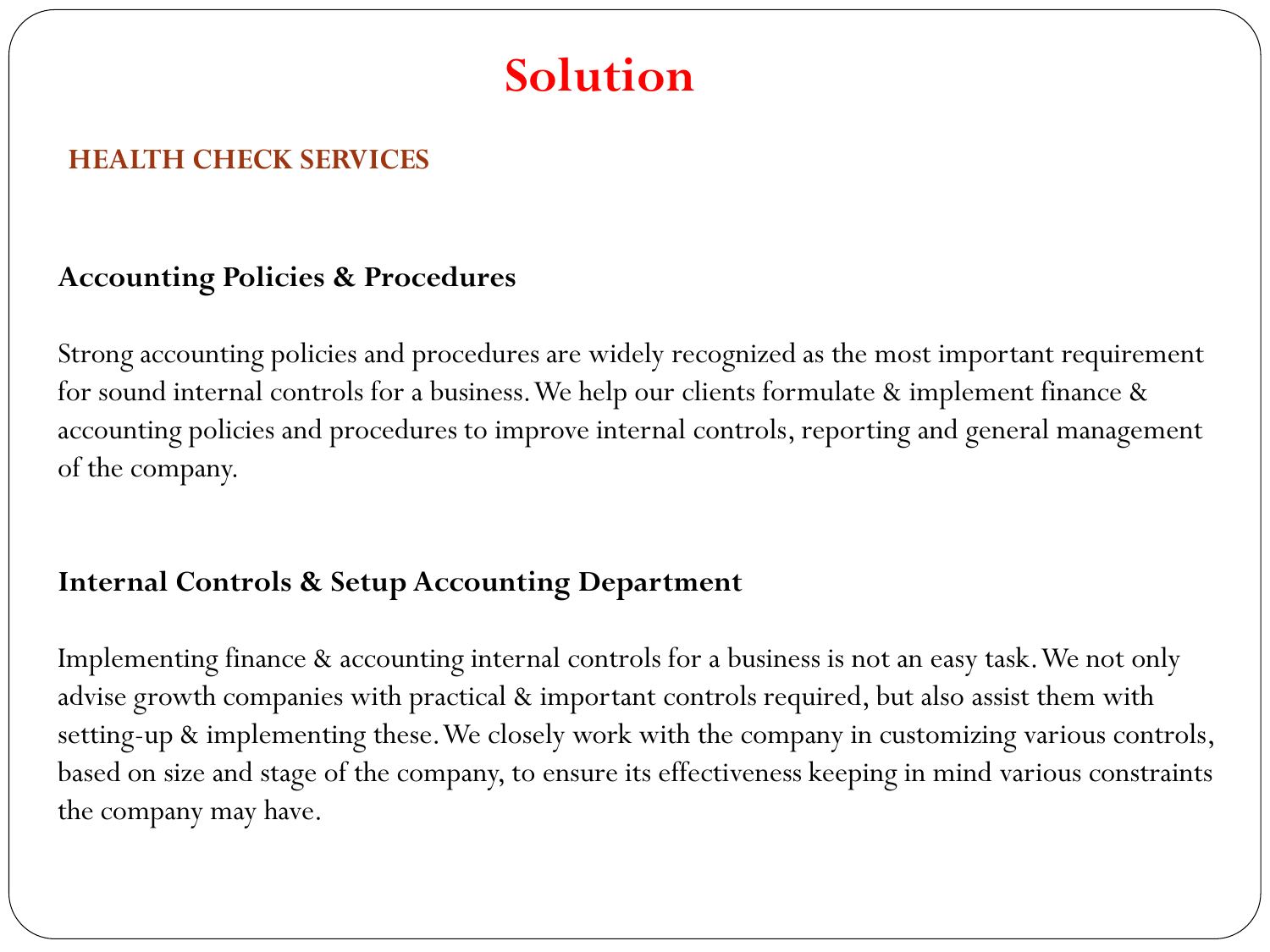#### **CASH FLOW & COST MANAGEMENT**

### **Cash flow Management**

Efficient & rapid cash cycle is very important for every business organization as Cash is considered as life blood of the business. Robust cash flow forecasting & management helps run smooth & uninterrupted business operation.

#### **Cost Management**

One of the many challenges in businesses today is managing costs. Though cutting cost is the simplest way to improve the bottom line, it needs to be carefully managed. Reducing certain costs may be advantageous, but indiscriminate cost cutting can lead to poor performance quality and morale.

#### **Receivables Management**

Accounts receivables is essentially outstanding payments from clients/customers for the services/product provided by you. It is your responsibility to turn this credit into cash within a period of time as accounts receivables plays an important role while calculating your profitability. It also provides a clear indicator of your business's income and helps in improving your cash flow.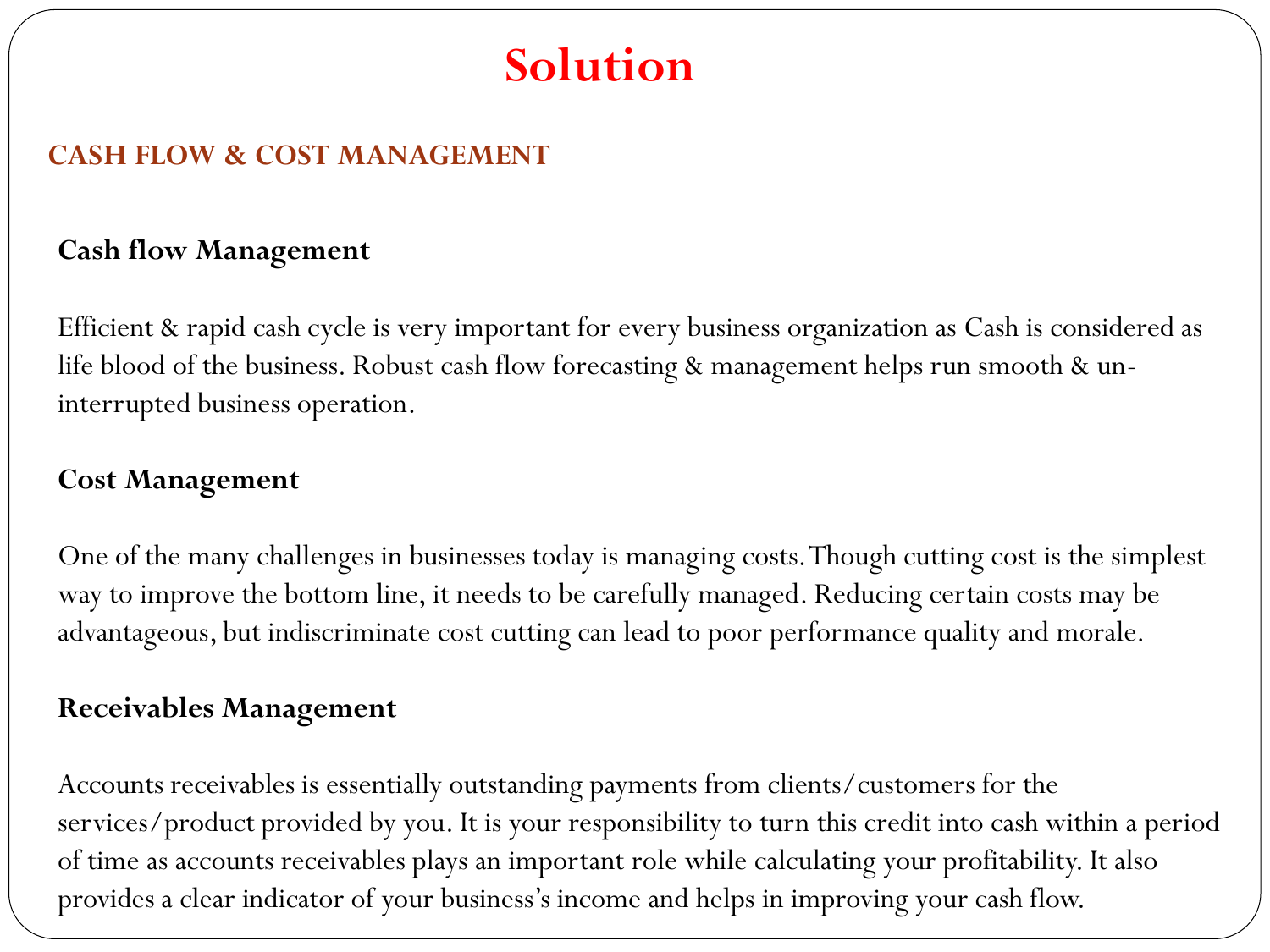#### **BUSINESS PLAN ASSISTANCE**

### **Budgeting, Forecasting and Sensitivity Analysis**

Your business is your most valuable asset and therefore your business plan has to be rock solid to ensure that you not only survive in this competitive world but also emerge as a distinguished leader.

#### **M AND A SUPPORT**

It is tempting to undertake mergers and acquisitions for inorganic growth and strategic reasons, but one must evaluate all aspects of the target company before finalizing a particular transaction. Moreover, post transaction, a lot of care and planning needs to be undertaken for appropriate integration and to convert theoretical benefits contemplated to practical gains. ,We assist companies, in executing their M&A strategy with maximum possible benefits while keeping any transaction risk to the minimum.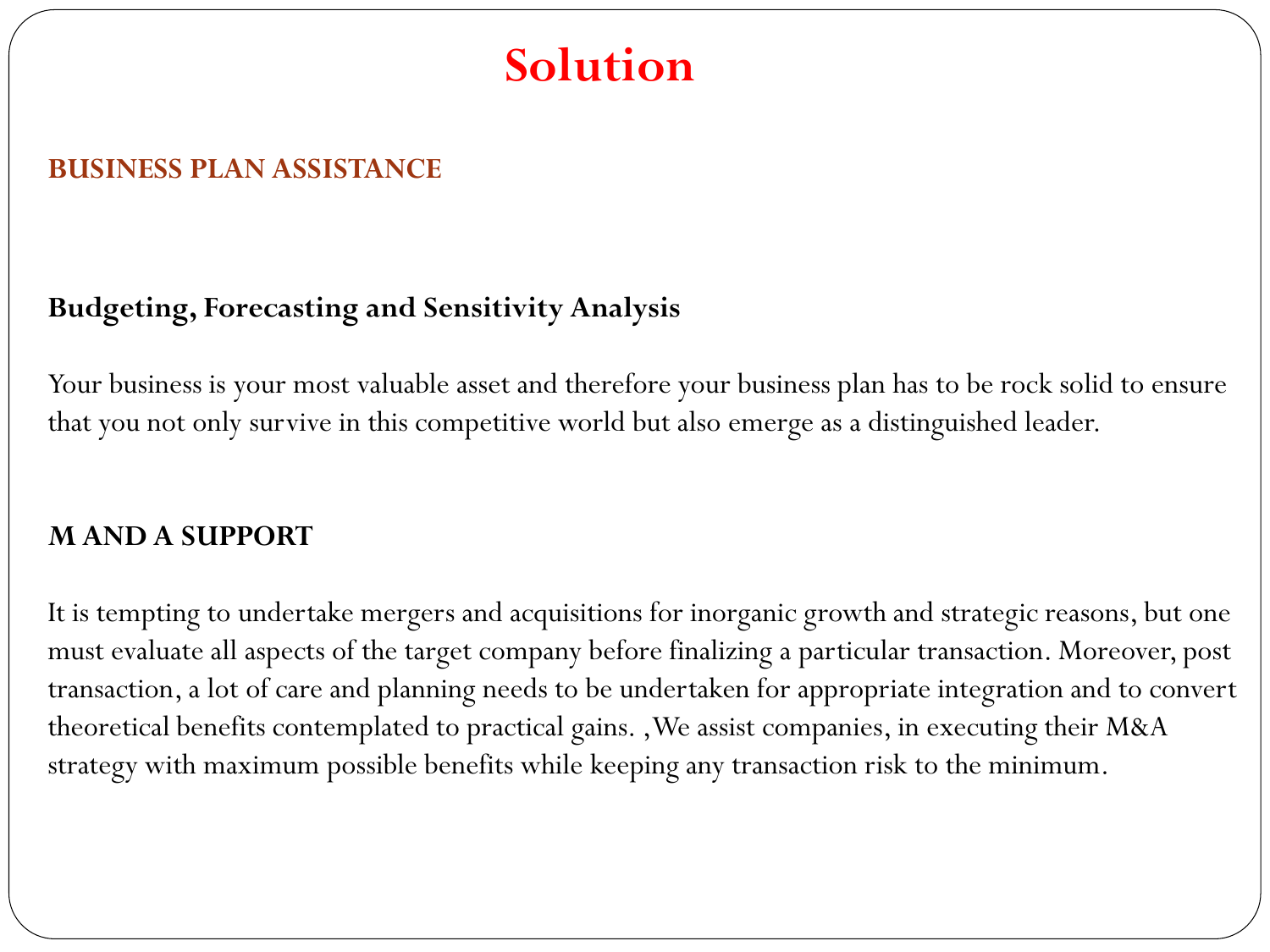### **BUSINESS PLAN ASSISTANCE**

#### **Due diligence**

These words "Due Diligence" come with an impression of lot of work, stress and sleepless nights. The due diligence process however becomes a good health-check exercise if it is planned and executed properly. Whether someone is conducting a due diligence on you and for the same you need assistance with getting your data room in place OR whether you are planning to undertake due diligence on some other company and want to undertake detailed business and finance diligence.

We provide business diligence & assessment services ranging from concise executive overviews, to a detailed comprehensive report

### **Identifying Best Suit ERP Selection and Implementation**

we recognize that selecting the right ERP system software for your organization is an important decision that takes time and research. But, once selected, implementing that software can be intimidating.

An ERP implementation involves installing the software, moving your financial data over to the new system, configuring your users and processes, and training your users on the software. Choosing the right partner for implementing your ERP system is almost as important as selecting the right software in the first place.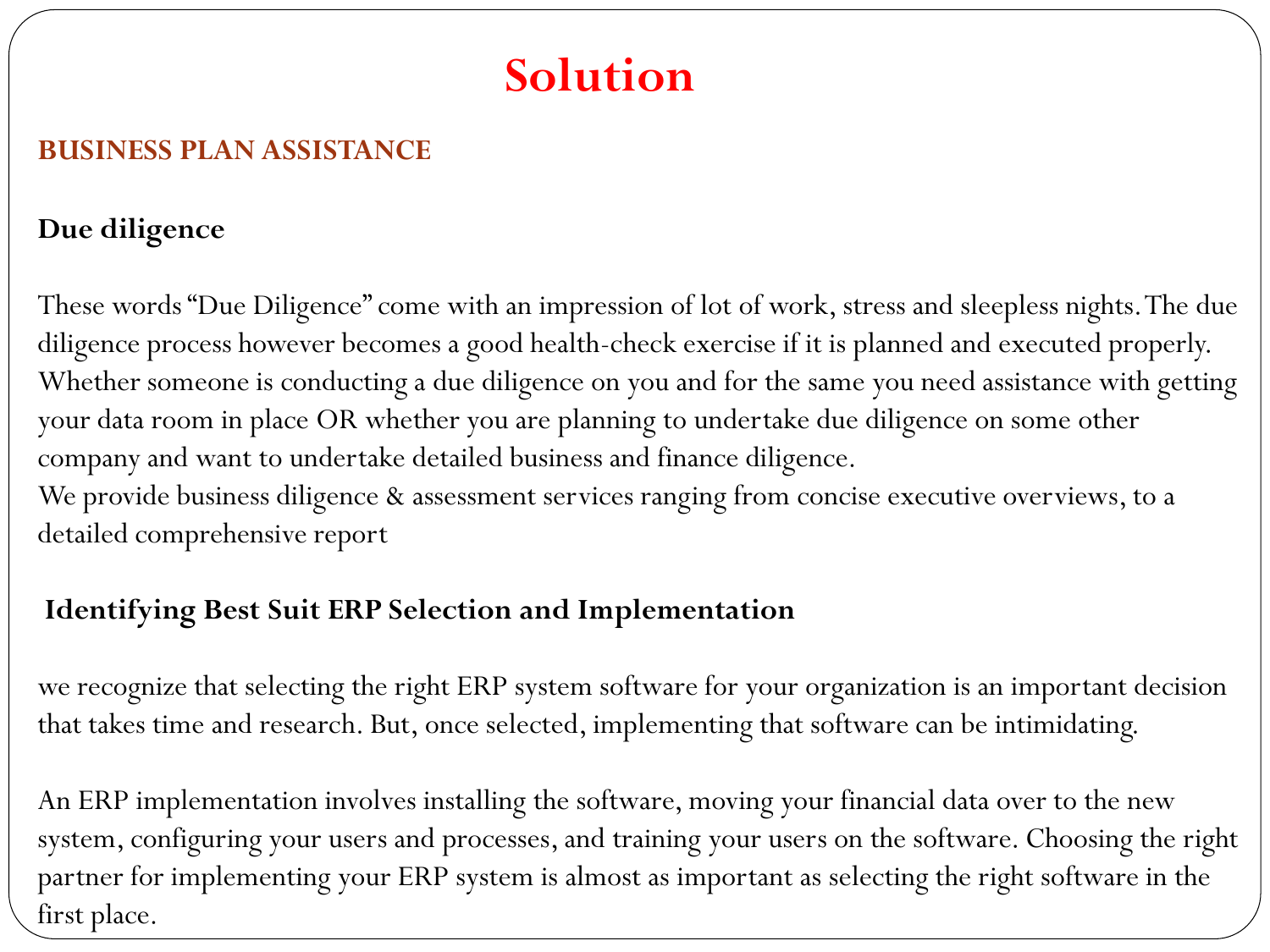### **FINANCE TEAM ORGANISATION**

A finance department is the most important team for your business to function efficiently. It keeps your business in check by allocating resources to the other departments, maintaining cash flow and recording all transactions.

A fully functional finance team is like a well oiled machine, it makes the process smooth and the output outstanding. To make sure that your finance team is at its best, we offer the following services.

### **Team evaluation**

You may have put together a great team of finance professionals, however, if they are not playing to their strengths, your organization is losing out on a great deal. For you to understand your team and make the most of their abilities, you can always render our services. Our team of experts will observe your finance team closely and make recommendations basis our interaction with them. Our team evaluation will boost the performance of your team and in turn will boost the performance of your business.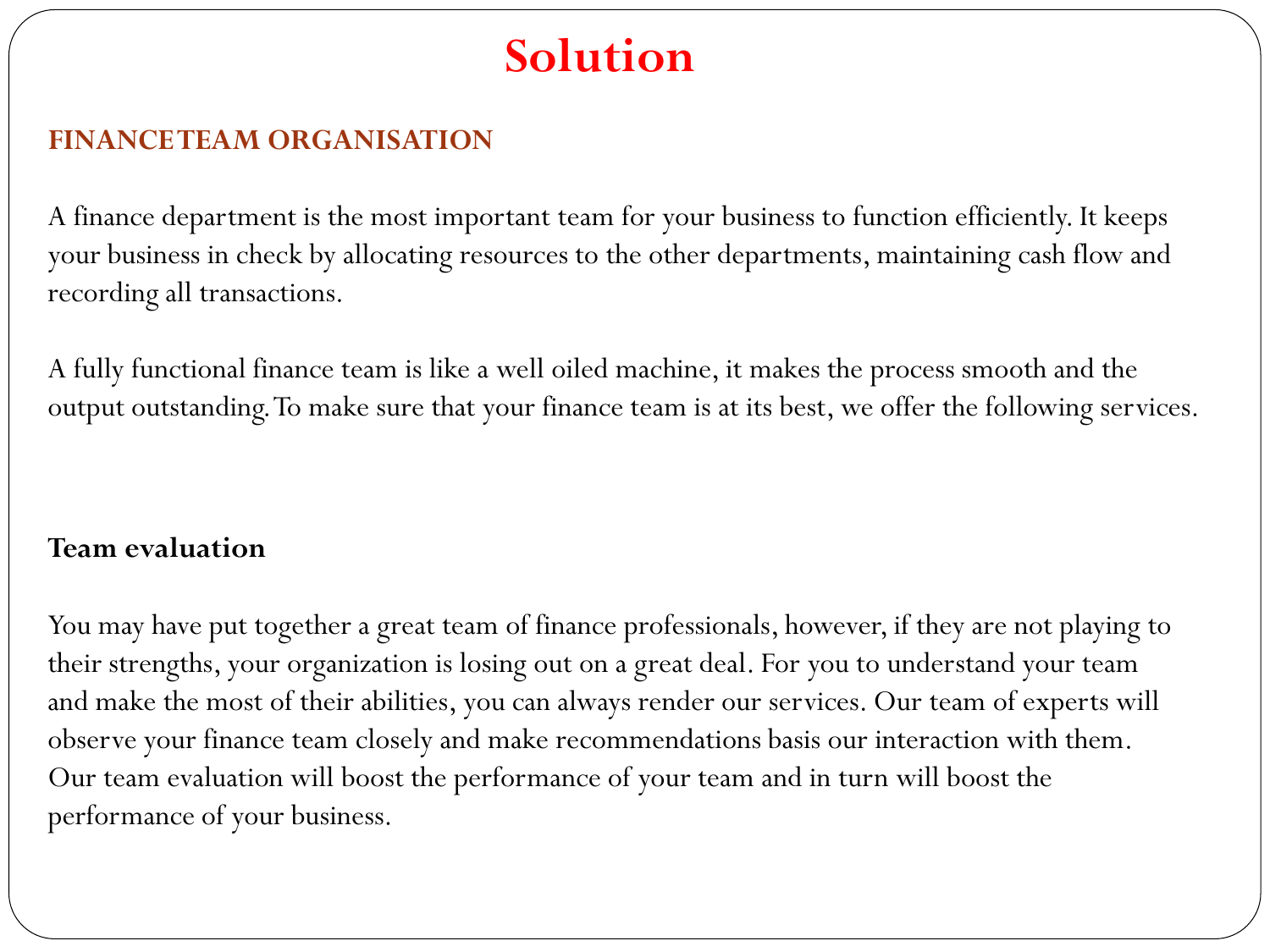#### **FINANCE TEAM ORGANISATION**

### **Gap Analysis**

Your business might be performing well but why settle with good when you could be the best? Make the most of our GAP analysis as we make you aware of your company's potential. We help you bridge those gaps and leave you with a company that is performing at its fullest.

#### **Executive Search**

If you are looking for someone to join your finance team, tap into our vast network of CFOs. controllers and senior finance professionals. Unlike regular head hunters, our team of experienced CFOs can help identify exactly which candidate would be the best fit for your team as they understand your specific requirement.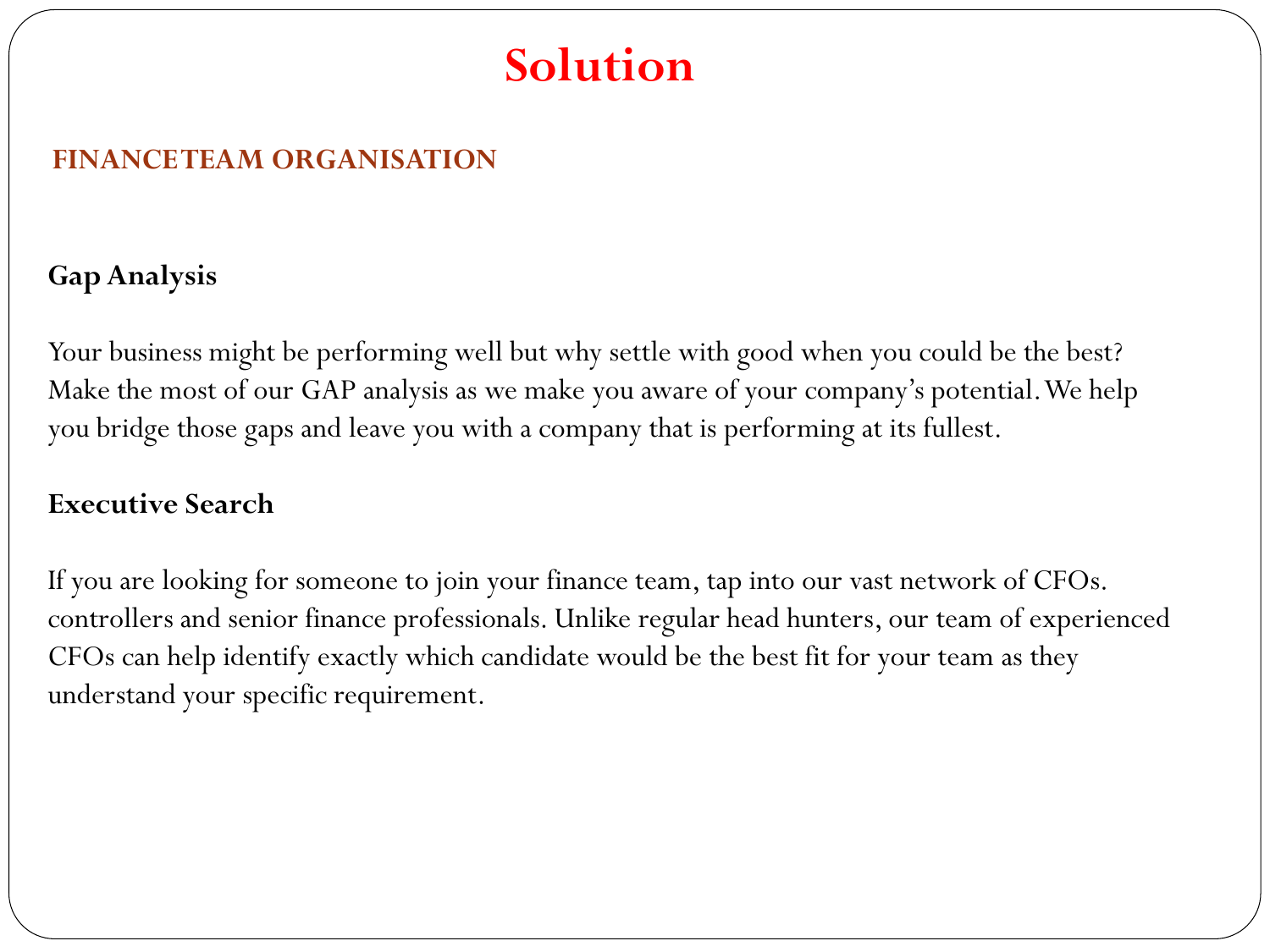#### **TURNAROUND MANAGEMENT**

There is a famous saying: "When the going gets tough, only the tough get going". When companies go through tough situations, cash flow crisis, major losses, shutdowns, etc., they need seasoned professionals to handle these delicate situations, as strategic partners. We has a core team of CFO's, with expertise in handling turnaround requirements. We adopts a 3 point strategy in assisting companies with complete turnaround.

### **Analysis**

Detailed analysis is undertaken to understand root cause of the problem, identify critical areas to handle, evaluate sensitivity of various crisis matters, review financials and contracts to safeguard assets and business on hand, etc..

### **Short Term & Long Term Plans**

Strategic action plans are built to blow out all major fires, undertake negotiations with bankers, lenders, and other stakeholders to get their approval of business strategy adopted. Separately dayto-day business strategy is adopted to ensure smooth execution of all critical ongoing functions, including tight monitoring of cashflows, new business conversion and costs.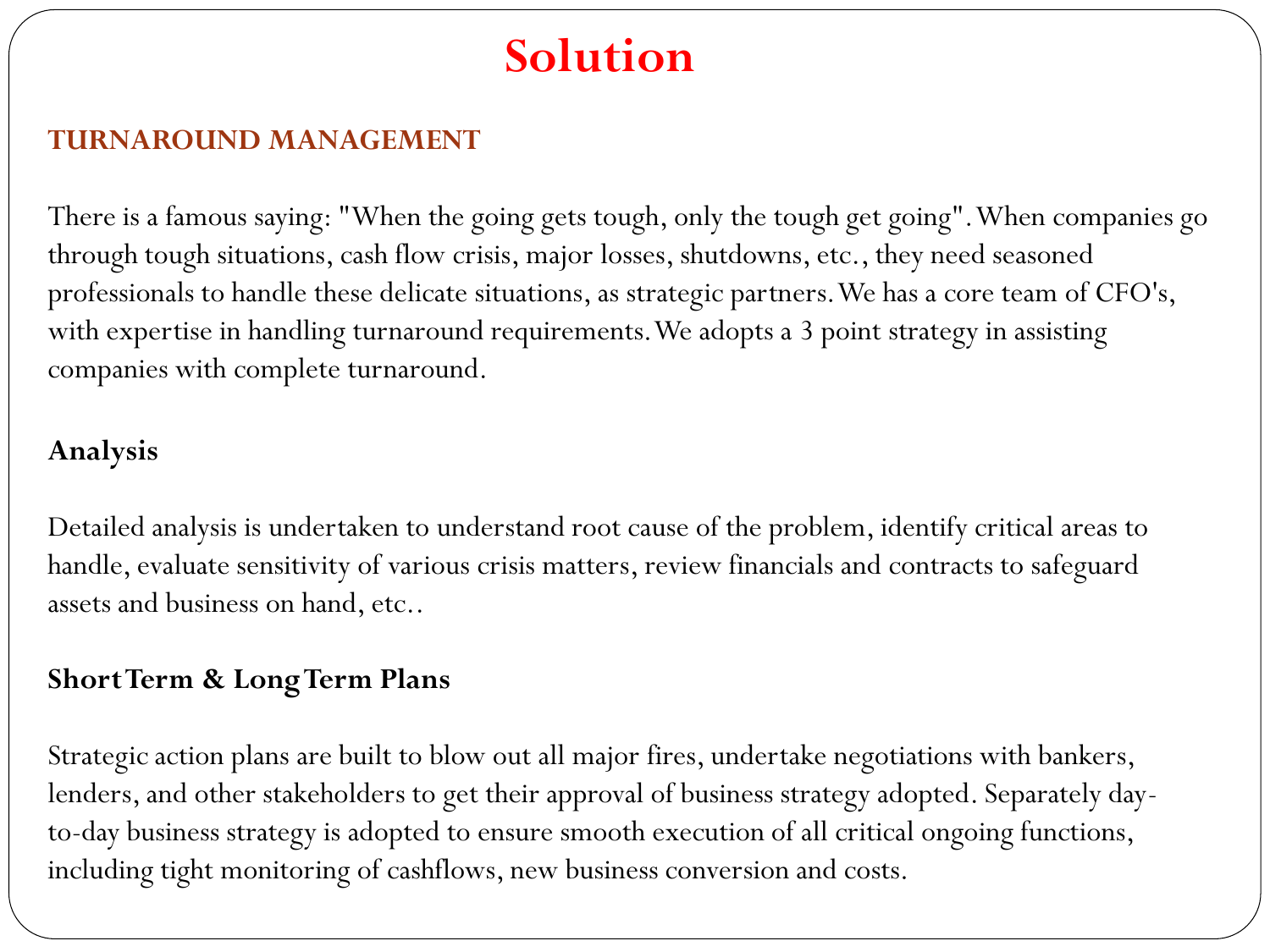#### **Stabilize and Grow**

Post crisis management, we assist in stabilizing the business, building strengths and implementing growth strategy. Turnaround Management is not an easy task and requires a lot of senior talent involvement for strategizing the right action plan. All our engagements are headed by a qualified Senior CFO Partner supported with an experienced team, as required. We also assist client companies with raising funds, leveraging on our bank as well as investor contacts, since many a times this is the most important business requirement. Below is an indicative list of some of our services that we combine and offer when undertaking Turnaround Management Services:

Budgeting & Forecasting, with sensitivity analysis Cash flow and Cost Management Financial Analytics, Board and Management Reporting. Internal Due Diligence. Fund Raising. Contract Negotiations.